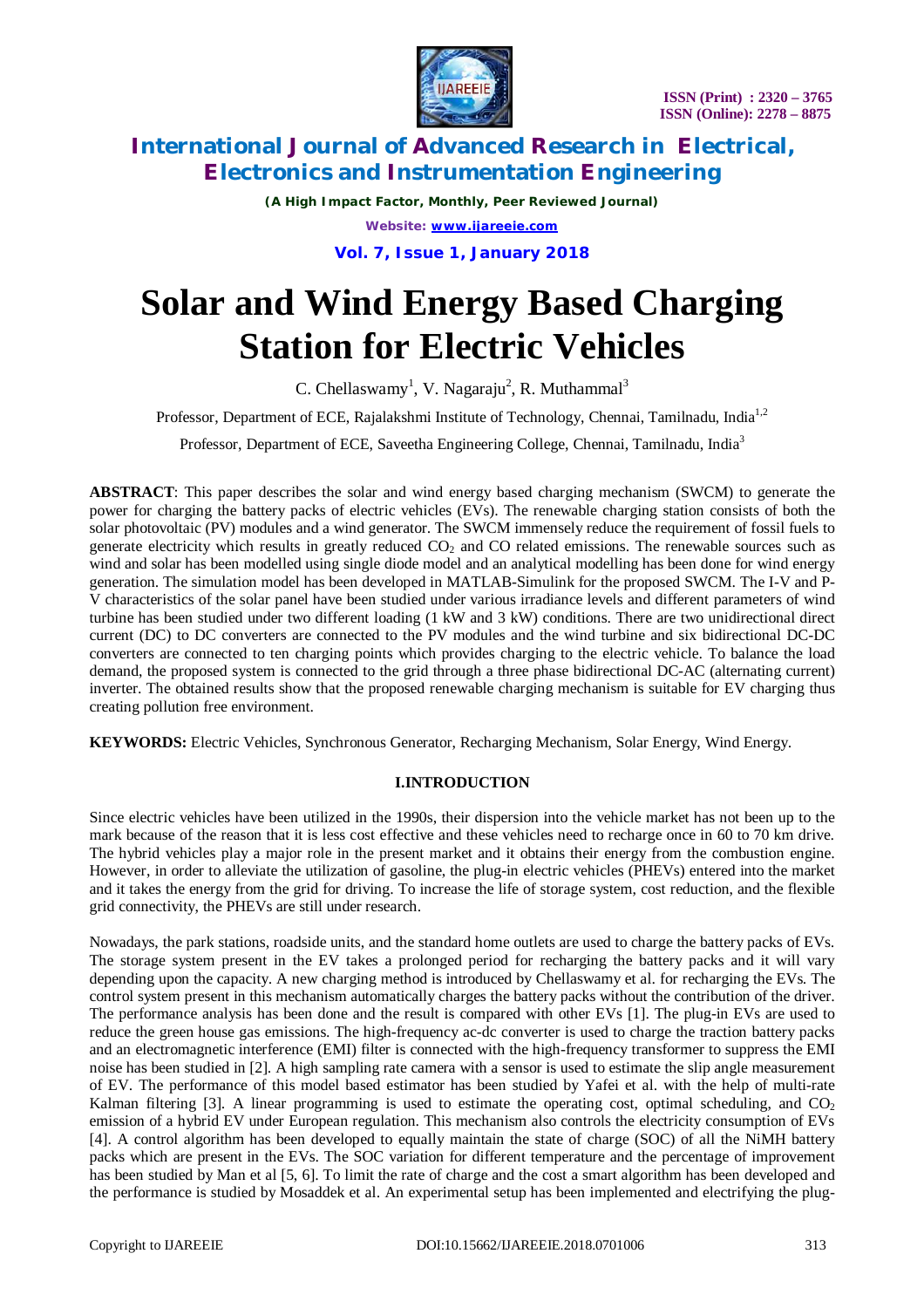

*(A High Impact Factor, Monthly, Peer Reviewed Journal)*

*Website: [www.ijareeie.com](http://www.ijareeie.com)*

### **Vol. 7, Issue 1, January 2018**

in EVs by parking garage standard outlet. A comparative analysis has been performed for SOC under different temperature conditions [7].

 Hybrid renewable energy (RE) based power generation become popular because of anxiety over the atmosphere. To eliminate the transmission loss and grid connectivity problems, RE based power generation is carried out in [8]. The wind power generation system has a less harmful impact compared to fossil fuels. The wind energy potential and electricity generation for recharging the storage system present in the EV has been studied in [9, 10]. Among different wind generators, the permanent magnet synchronous generator (PMSG) is more popular because of its generation capacity. The power quality is improved by Geng and Xu with the support of power electronics [11]. The maximum power tracking and control system has been introduced for increasing the amount of power generation of the wind turbine has been studied in [12]. The possibilities of providing electricity through a renewable hybrid energy system to a remotely located community, Bekele and Palm [13] and a renewable source for recharging the EV is discussed by Chellaswamy and Ramesh [14]. The hybrid energy system is a better alternative for pollution free atmosphere. This type of energy system is implemented in a region Hurghada in Egypt for reverse osmosis desalination is carried out by Fahmy et al. [15]. For minimizing the life cost, Hafez and Bhattacharya [16] proposed an optimal design of a hybrid energy system which includes PV, wind and a micro-hydro for generating power. To predict the exact behavior of PV panel by simulation, developing a suitable model is necessary [17, 18]. The single and double diode models have been familiarly used to extract the solar cell parameters has been studied [19, 20].

Different recharging stations for EVs and its analysis has been explained in [21, 22]. Variability in the PV produces major drawback of EV charging and it can be solved by using smart charging system. The smart charging has different benefits such as reduce the peak demand on grid and increasing the generation of PV [23]. The maximum PV utilization occurs when the charging profile of the EV has been varied with time [24] and the surplus amount of energy can be reduced by increasing the number of EVs [25]. On the other hand, the charging is done using a constant power EVs leads to follow the generated power of PV [26]. The wind energy conversion system consists of three important parts such as a rectifier, three phase generator, and maximum power point controller (MPPT) [27]. The wind turbine converts wind energy into corresponding mechanical energy and the speed is regulated by a MPPT controller [28, 29]. The tip speed ratio (TSR) of wind turbine [30] and the power signal feedback (PSF) can be controlled by a reference value [31].

Various EV charging stations and simulation models has been analysed in [32] and most of the literature deals with solar PV only [33]. In some literature only wind energy is used to generate the power for recharging the EVs and some EV charging station has hybrid (wind and other power sources) energy sources [34] and ideal simulation model is used to study the performance of the system [35]. In this paper, renewable energy (solar and wind) based recharging station has been designed. The polycrystalline solar module (SPM050-P), has been analysed using different irradiance level and the vertical type wind turbine model WKV-10000 has been analysed under different loading conditions. Finally, the hourly generated electricity and the load of EV for both the renewable sources has been studied. Moreover, the utilization of renewable charging station make green environment. The rest of this paper is organized as follows. The renewable based (solar/wind) charging station for EV charging is explained in Section 2. Section 3 describes the modelling of the proposed hybrid charging mechanism; section 4 present the MATLAB-Simulink model with the results; and finally, the conclusion is described in section 5.

### **II.DESIGN OF THE PROPOSED SYSTEM**

The renewable charging station is constructed with the solar PV module of  $10m \times 20m$  of SPM050-P and a vertical axis wind turbine (WKV-10000) with the rated wind speed of 12 m/h. The weather report has been analysed for the last five years (2012-2017) and the extracted statistical data shows that there are 276 sunny days are available during the year. The solar PV can generate full power during these days and it is very less in the remaining days, the power requirement can be managed by both the solar and wind power and the balance energy needed for charging EVs can be taken from the grid. The total power generated by the charging station from the solar PV modules and the wind turbine has to be estimated. The generated power should be managed the daily power demand. So that a statistical analysis has to be performed for the average number of PEVs and EVs charged per day around the vicinity of the charging station. The number of EVs charging hour by hour per day is shown in Fig. 1. The proposed SWCM consists of a wind energy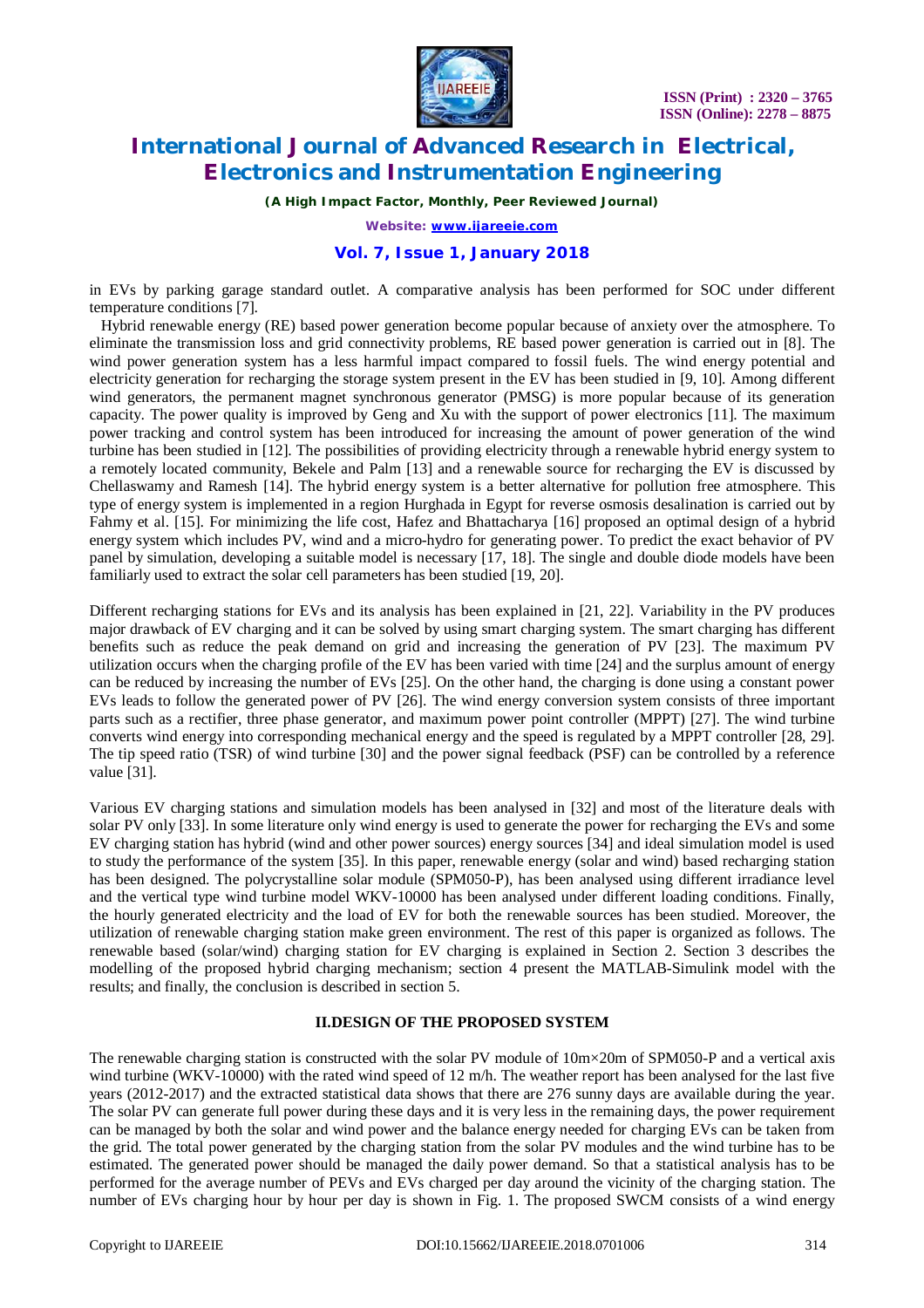

*(A High Impact Factor, Monthly, Peer Reviewed Journal)*

*Website: [www.ijareeie.com](http://www.ijareeie.com)*

### **Vol. 7, Issue 1, January 2018**

conversion system, PV array, maximum power point tracking (MPPT) controller, unidirectional DC/DC converters for PV array, DC-AC inverter connected to grid, and bidirectional DC-DC converter for providing charging to EVs. In this study, the charging station is constructed in such a way that it can handle 10 EVs charging points. It is noted that the proposed charging stations can switch vehicle-to-grid (V2G) connection. An automatic system is incorporated to manage the charging of EVs and discharge the electric energy through the grid when the load demand of the grid is high.





The wind energy conversion system and the solar modules have been connected through the two identical DC-DC converters to the DC bus, and the PV array is continuously monitor and track by the controller and the DC-link voltage is taken as a reference for the controller. The implementation of the proposed charging mechanism for EVs is shown in Fig. 2. It reveals that the SWCM provides balance between the load demand of the grid and energy to charge EVs [36].



Fig. 2 Implementation of the proposed charging station for EVs.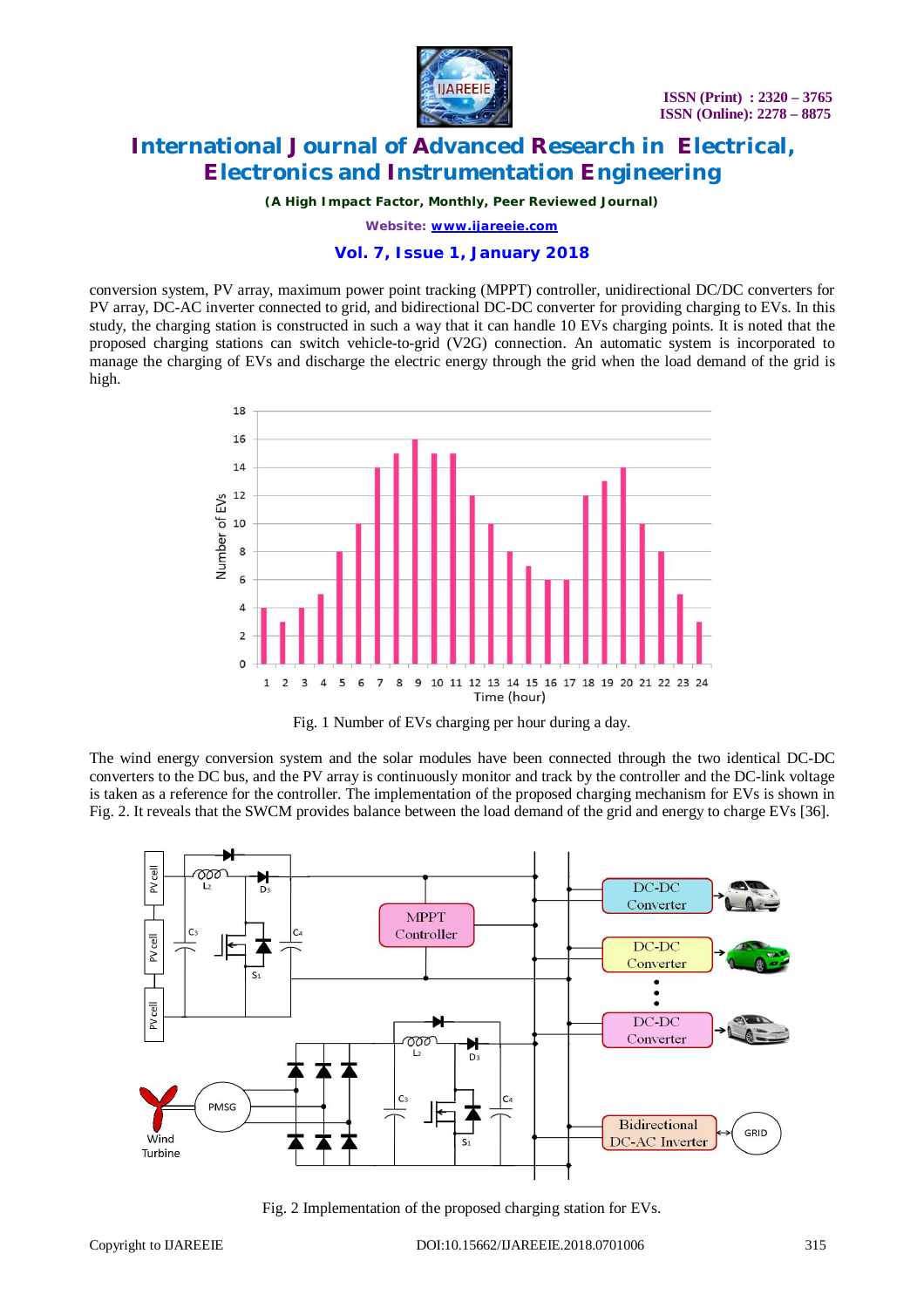

*(A High Impact Factor, Monthly, Peer Reviewed Journal)*

*Website: [www.ijareeie.com](http://www.ijareeie.com)*

### **Vol. 7, Issue 1, January 2018**

#### **III.SOLAR AND WIND MODELLING**

The hybrid renewable sources such as the wind and solar energy generation mechanism are used to generate electrical energy for recharging the battery packs of EVs. The characteristics (V-I and P-V) of solar module and the wind turbine performance have been modelled. The stochastic behaviour of both the renewable sources can be done by probability distribution function (PDF) in a statistical manner.

1.Modelling of Wind Speed

The wind accumulates in the turbine depends on the present speed of the vehicle. The stochastic behaviour of the wind speed in a specific time duration 't' can be described using Weibull PDF by Khatod et al. [37]. The wind speed S<sup>t</sup> for 't' segment can be expressed by Weibull distribution as:

$$
f^t(P) = \frac{\beta^t}{\alpha^t} \left(\frac{P^t}{\alpha^t}\right)^{\beta^t - 1} \exp\left(-\left(\frac{P^t}{\alpha^t}\right)^{\beta^t - 1}\right), \text{for } \alpha^t > 1; \beta^t > 1 \tag{1}
$$

where  $\beta^t$  and  $\alpha^t$  are the shape parameters and it can be calculated as follows:

$$
\beta^t = \left(\frac{\sigma^t}{\mu_p^t}\right)^{-1.086} \tag{2}
$$

$$
\alpha^t = \frac{\mu_p^t}{\Gamma(1+1/\beta^t)}\tag{3}
$$

where  $\mu_p^t$  and  $\sigma^t$  are the mean and standard deviation of wind speed at time segment 't'.

#### 2.Wind turbine power generation model

The output power of the wind turbine depends on the speed of the vehicle. A specific time frame is divided into different states and the wind speed is within the specific limit. The probability of wind speed  $P_s(S_k^t)$  for 't' time segment can be expressed based on [38] as:

$$
P_{s}(K_{n}^{t}) = \begin{cases} \int_{0}^{(K_{n}^{t} + S_{n+1}^{t})/2} f^{t}(K) dk, \text{ for } n = 1\\ \int_{(S_{k-1}^{t} + S_{k}^{t})/2}^{K_{n}^{t} + K_{n+1}^{t})/2} f^{t}(K) dk, \text{ for } n = 2 \text{ to } Nw - 1\\ \int_{(K_{n-1}^{t} + K_{n}^{t})/2}^{x} f^{t}(K) dk, \text{ for } n = Nw \end{cases} \tag{4}
$$

The power generation characteristics of the wind turbine are non-linear and it can be expressed for the average wind speed  $S_{avg}$  at  $k^{th}$  state based on [39] as:

$$
P_{WT} = \begin{cases} 0, for\ K_{avg} \le K_{cut} \\ a * K_{avg}^3 + b * P_{rated} \cdot for\ K_{cut} \le K_{avg} \le K_N \\ P_{rated} \cdot for\ K_N \le K_{avg} \le K_{out} \end{cases} \tag{5}
$$

where  $K_{\text{cut}}$  is the cut-in wind speed;  $K_{\text{out}}$  is the cut-out wind speed;  $P_{\text{rated}}$  is the maximum generated by the wind turbine;  $K_N$  is the nominal wind speed and the constants x and y can be obtained as:

$$
a = \frac{P_{rated}}{K_N^3 - K_{cut}^3} \tag{6}
$$

$$
b = \frac{\kappa_{cut}^3}{\kappa_N^3 - \kappa_{cut}^3} \tag{7}
$$

From equation (4) and (5) the average output power of wind turbine for 't' time segment  $(P_{WT}^t)$  can be calculated as:

$$
P_{WT}^t = \sum_{k=1}^{N_W} P_{WT} * P_n(K_n^t)
$$
\n(8)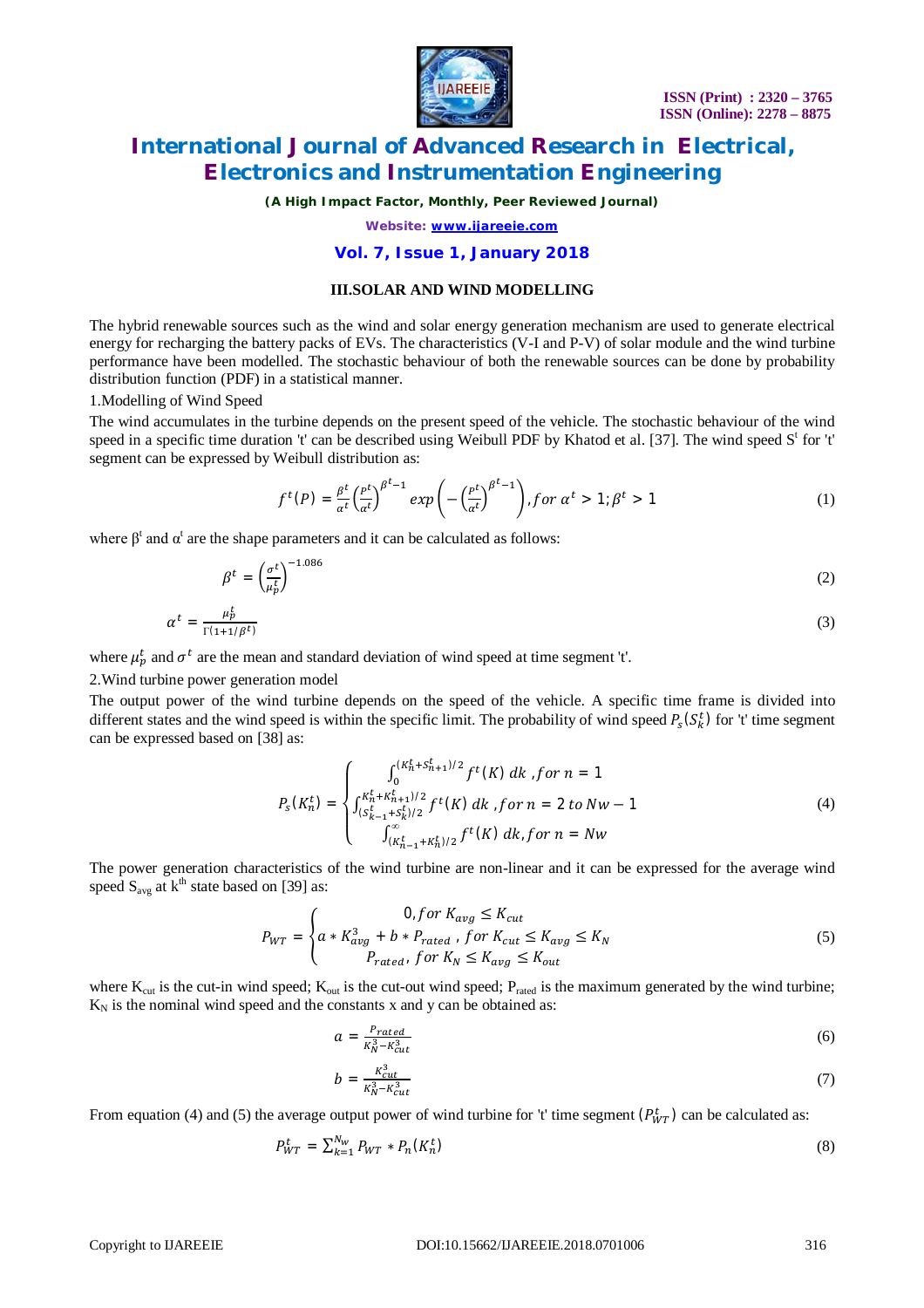

*(A High Impact Factor, Monthly, Peer Reviewed Journal)*

*Website: [www.ijareeie.com](http://www.ijareeie.com)*

### **Vol. 7, Issue 1, January 2018**

3.Solar irradiance Model

The single diode model of a solar cell is shown in Fig. 3. The index terms  $I_{ph}$ ,  $I_d$ ,  $D$ ,  $R_{sh}$ , and  $R_{ser}$  of Fig. 3 represents the photocurrent, diode ideality factor, p-n junction of a solar cell, shunt resistance, and series resistance respectively. By

using Kirchoff's current law, the governing equation for the total current  $I_t$  can be formulated as:

$$
I_t = I_{ph} - I_d - I_{sh} \tag{9}
$$

The diode ideality factor  $I_d$  can be modeled using Shockley equation,  $I_d = I_{sd}[\exp(V_t + I_t R_{ser})/mV_T] - 1$ , the thermal voltage  $V_T = kT_c/q$ , and the shunt current  $I_{sh} = (V_t + I_t R_{ser})/R_{sh}$ .

Now (1) can be expressed by using the Shockley equation based on [40] as:

$$
I_t = I_{ph} - I_{sd} \left[ \exp\left(\frac{q(v_t + R_{ser}t_t)}{mkT_c}\right) - 1 \right] - \left(\frac{v_t + R_{ser}t_t}{R_{sh}}\right) \tag{10}
$$

The solar irradiance  $R^t$  (kW/m<sup>2</sup>) is considered in probabilistic nature and it can be expressed by Beta distribution function for a time segment 't' can be expressed based on [41] as:

$$
f^{t}(R) = \frac{\Gamma(a^{t}+b^{t})}{\Gamma(a^{t})\Gamma(b^{t})}(R^{t})^{a^{t}-1}(1-R^{t})^{b^{t}-1}, \quad \text{for } a^{t} > 0; b^{t} > 0 \tag{11}
$$

where  $\Gamma$  represents the Gamma function; a<sup>t</sup> and b<sup>t</sup> are the shape parameters for the time segment 't'. The shape parameters of the Beta distribution function can be estimated in terms of mean  $(\mu_R^t)$  and standard deviation  $(\sigma_R^t)$  for the time segment 't' is given by

$$
a^t = \frac{\mu_R^t * b^t}{(1 - \mu_R^t)}
$$
(12)

$$
b^{t} = (1 - \mu_{R}^{t}) \left( \frac{\mu_{R}^{t}(1 + \mu_{R}^{t})}{(\sigma_{R}^{t})^{2}} - 1 \right)
$$
 (13)



Fig. 3 Equivalent circuit of single diode model.

#### **IV.RESULTS AND DISCUSSION**

The simulation was developed using MATLAB-Simulink version 2016, Intel core i5, 2.3 GHz with 8 GB RAM computer. The simulation is carried out in the following ways. The doubly-fed 3-phase asynchronous machine having rating 1200 rpm, 13.4 kVA, 400V, 50 Hz with the 3-phase series resistive load. The isolated resistive load is connected through its stator windings and a dc motor is used to vary the speed of SG. The input speed of the SG is varied and the voltage and frequency of the load are kept constant. The performance of the model has been studied for different loads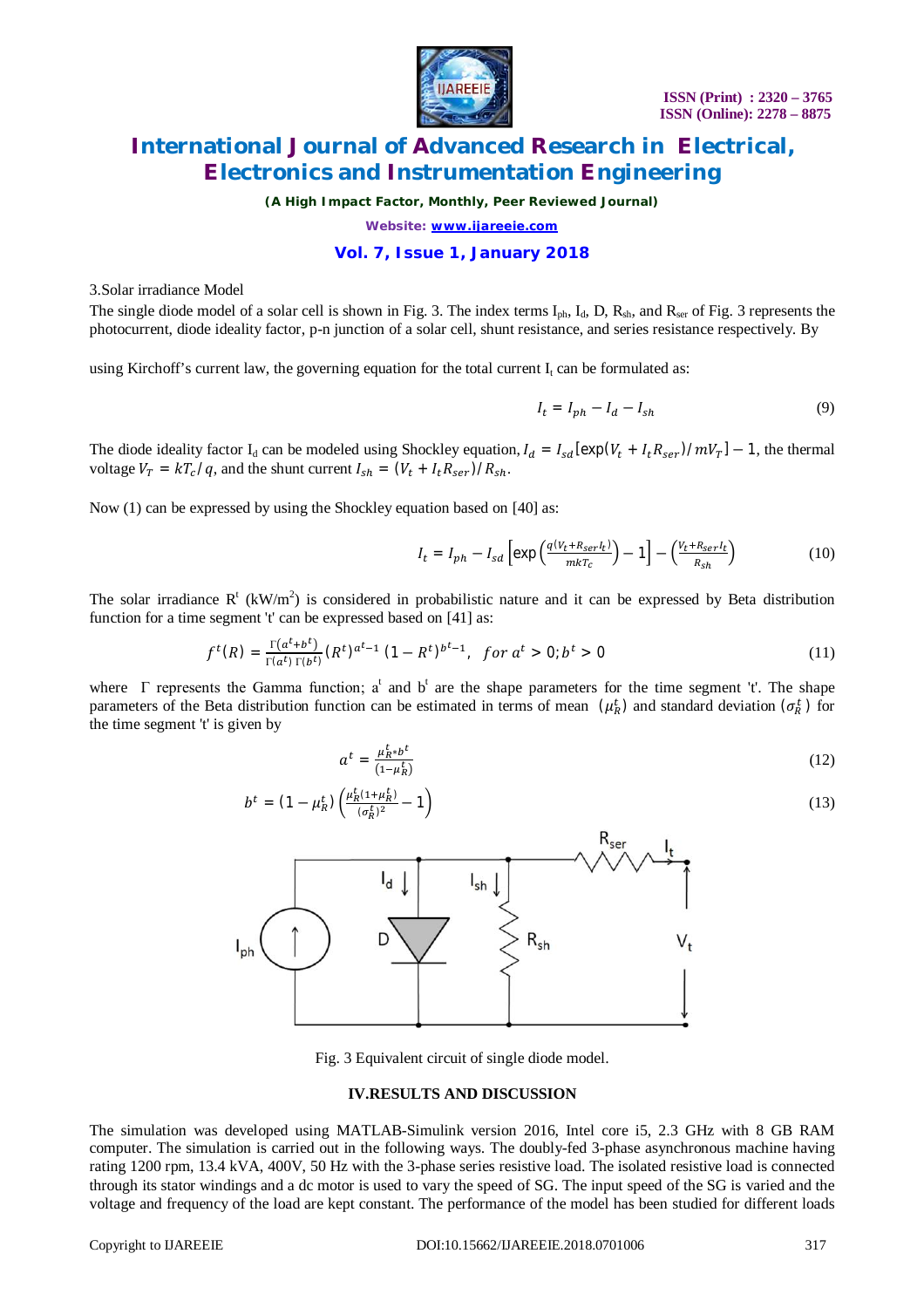

*(A High Impact Factor, Monthly, Peer Reviewed Journal)*

*Website: [www.ijareeie.com](http://www.ijareeie.com)*

### **Vol. 7, Issue 1, January 2018**

such as 1 kW and 3 kW are applied for various speeds of SG. To realize the performance of the proposed system, variable speed from 100-1200 rpm has been varied for the specified loads. Different parameters such as stator frequency, power, voltage, and rotor speed has been obtained. To study the parameters of the solar cell, the multicrystalline module (SMP050-P) has been taken and studies the parameters under different irradiance. The electrical characteristic of the studied solar cell module is listed in Table. 1.

| Model                        | <b>SPM050-P</b>          |
|------------------------------|--------------------------|
| Max Power (W)                | 50                       |
| Max Power Voltage (V)        | 18.8                     |
| Max Power Current (A)        | 2.65                     |
| Open-Circuit Voltage Voc (V) | 21.3                     |
| Short-Circuit Current (A)    | 2.84                     |
| Cell Efficiency $(\% )$      | 13.2                     |
| Module Efficiency (%)        | 10.0                     |
| Power Tolerance (%)          | $+3$                     |
| Number of cells              | 36                       |
| Dimensions (mm)              | $760\times 668\times 35$ |

Table 1. Electrical Characteristics of SMP050-P.

The main focus of this work is to utilize both the renewable energies sources and recharging of battery packs of EV thus increasing the usage of EVs. The parameter values obtained numerically, simulated I-V data was generated using equation (10) and plotted against with experimental data is shown in Fig. 4. It is noted that the simulated data are closely matched with the manufacture data.



Fig. 4 I-V characteristics of SMP050-P module for various irradiance levels.

Now by examining the power-voltage characteristics of a solar module (SPM050-P), one can easily understand that the power generated by the solar cell depends on the level of irradiance. The power-voltage characteristic of a solar cell is shown in Fig. 5. Fig. 5 illustrates that the output power is high at high irradiance level. Moreover, the simulated values are closely matched with the manufacturer data at low irradiance level and it slightly deviates at high irradiance level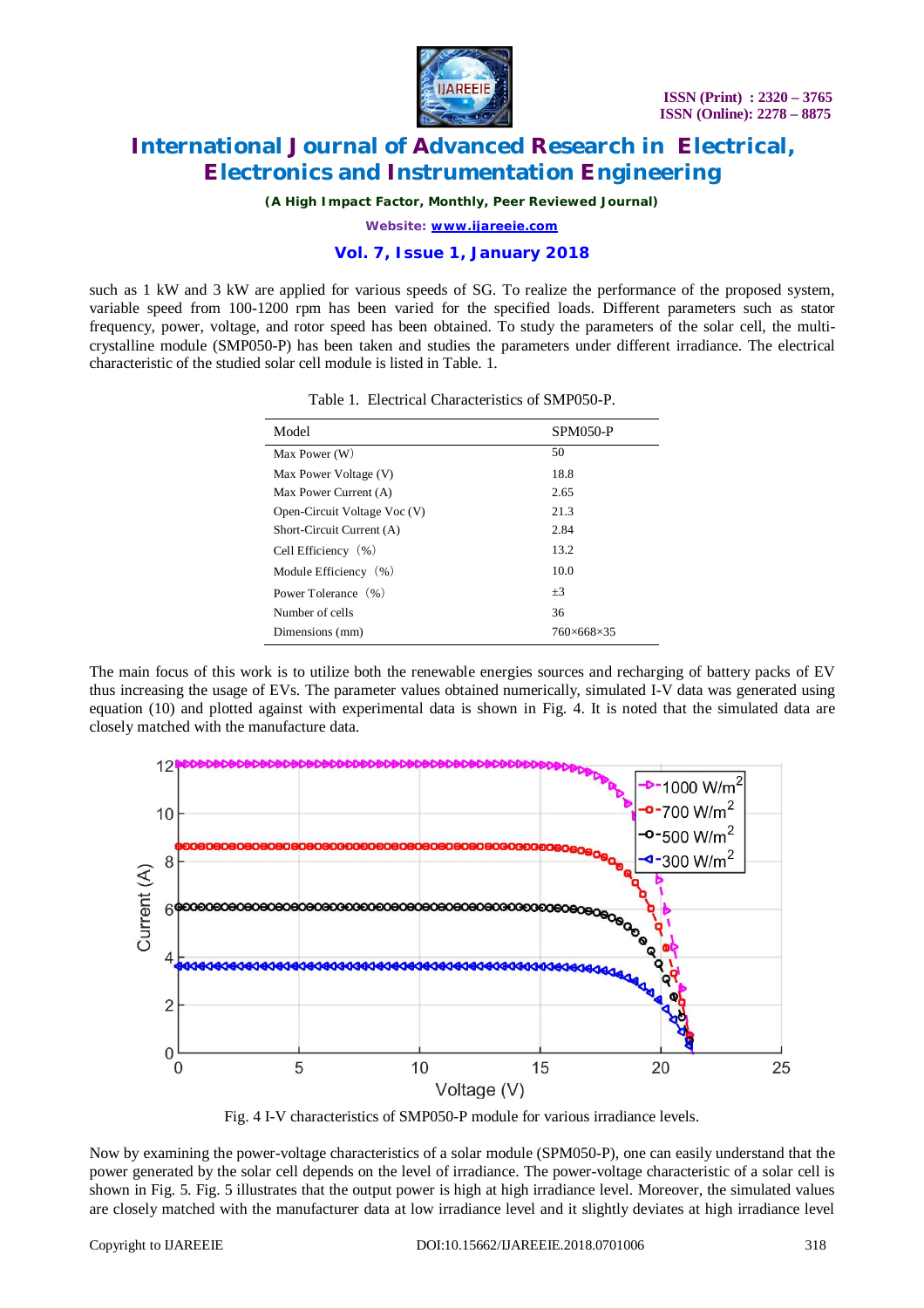

*(A High Impact Factor, Monthly, Peer Reviewed Journal)*

*Website: [www.ijareeie.com](http://www.ijareeie.com)*

### **Vol. 7, Issue 1, January 2018**

(700 and 1000  $\text{W/m}^2$ ) of maximum power region. The performance of SWCM has been studied for different loads such as 1 kW and 3 kW are applied for various speeds of SG. To realize the performance of the proposed system, vary the speed of SG from 100-1200 rpm for 1 kW load. Various parameters of the wind turbine for EV charging is listed in Table 2.



Fig. 5 Simulated P-V data for various irradiance level.

|  | Table 2. Specifications of the PMSG and the Wind turbine for EV charging station. |
|--|-----------------------------------------------------------------------------------|
|--|-----------------------------------------------------------------------------------|

| Permanent magnet synchronous generator<br>(PMSG) |                                 | Wind turbine                 |                  |  |  |  |
|--------------------------------------------------|---------------------------------|------------------------------|------------------|--|--|--|
| Model                                            | $NH-10K-150$                    | Model                        | <b>WKV-10000</b> |  |  |  |
| Winding type                                     | Three-phase,<br>star connection | Type                         | Vertical         |  |  |  |
| Rated speed (rpm)                                | 150                             | Rated power (kW)             | 10               |  |  |  |
| Rated power (kW)                                 | 10                              | Size: height/diameter (m)    | 4.2/5.7          |  |  |  |
| Rated phase voltage $(V)$                        | 110                             | Start-up wind speed<br>(m/s) | 1.5              |  |  |  |
| Start-up torque (Nm)                             | ${<}13$                         | Blades material              | Al. alloy        |  |  |  |
| Nominal phase current (A)                        | 30                              | Rated wind speed (m/s)       | 12               |  |  |  |
| Weight (kg)                                      | 423                             | Survival wind speed<br>(m/s) | 60               |  |  |  |

The simulation model of the wind turbine has been developed using Matlab 2016 and is shown in Fig. 6. The performance of the proposed model has been studied for two different loads such as 1 kW and 3 kW are applied for different speed scenario of SG. To realize the performance of the proposed system, variable speed from 300-1200 rpm has been taken for 1 kW and 3 kW load. Different parameters such as stator voltage, frequency, power, rotor speed has been obtained for1 kW and 3 kW load and listed in Table 3 and 4 respectively.

From table 3 it is noted that the output voltage is proportional to the speed of SG. When SG is at minimum speed (100 rpm) the output voltage is 36.78 V and the speed is about 1200 rpm the stator voltage of SG is 311.13 V and frequency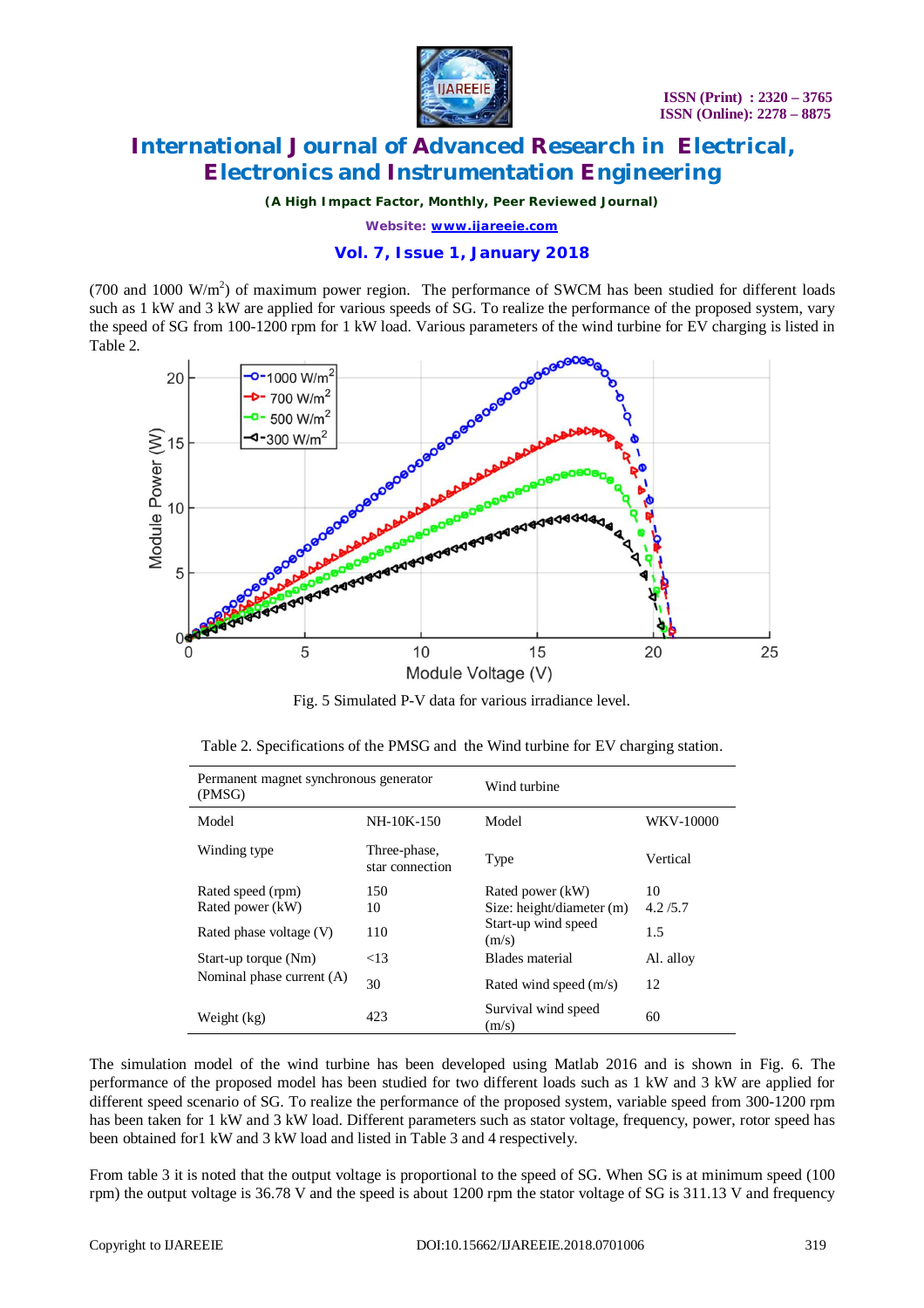

*(A High Impact Factor, Monthly, Peer Reviewed Journal)*

*Website: [www.ijareeie.com](http://www.ijareeie.com)*

### **Vol. 7, Issue 1, January 2018**

is 46.25 Hz. The output voltage (397.78) at rated speed is very close to rated voltage (400 V) and the frequency is same as the rated value (50 Hz). If the speed of SG is decreasing from 1200 to 1100 rpm, it will reflect in the voltage, power, and frequency (refer table 3). When the speed of SG decreases the load power and voltage is reduced from its rated value and the THD of voltage and current remains constant. The terminal output voltage and current of the proposed wind model is shown in Fig.7. From Fig. 7 one can easily understand that the terminal voltage and current of the proposed method is varying if the wind speed varies. The output is fluctuating at 0.035 and 0.14 seconds due to the variation present in the wind.



Fig. 6 Simulink model of the proposed wind power generation system for EVs.

| SG speed<br>(rpm) | $V_s(V)$ | $f_s(Hz)$ | $P_0(W)$ | $P_{MP}(W)$ | $S_{rm}$<br>(rpm) | $V_L(V)$ | $P_L(V)$ | % THD<br>of $I_L$ | % THD<br>of $V_L$ | $%$ $\eta$ |
|-------------------|----------|-----------|----------|-------------|-------------------|----------|----------|-------------------|-------------------|------------|
| 100               | 36.78    | 17.78     | 78.94    | 793.91      | 1142              | 364.34   | 801.34   | 0.01              | 0.01              | 91.24      |
| 200               | 46.85    | 18.23     | 122.65   | 759.37      | 1061              | 369.65   | 810.78   | 0.01              | 0.01              | 91.46      |
| 300               | 76.29    | 23.24     | 195.74   | 728.74      | 977               | 374.12   | 849.23   | 0.01              | 0.01              | 91.24      |
| 400               | 103.78   | 26.45     | 268.84   | 698.53      | 903               | 381.63   | 888.67   | 0.01              | 0.01              | 91.45      |
| 500               | 132.89   | 27.78     | 343.63   | 662.73      | 825               | 356.12   | 924.37   | 0.01              | 0.01              | 91.67      |
| 600               | 154.57   | 29.23     | 418.26   | 613.84      | 742               | 388.45   | 948.86   | 0.01              | 0.01              | 91.34      |
| 700               | 176.38   | 34.56     | 492.63   | 550.42      | 653               | 391.13   | 958.73   | 0.01              | 0.01              | 91.50      |
| 800               | 201.27   | 37.45     | 564.73   | 484.97      | 586               | 392.67   | 964.78   | 0.01              | 0.01              | 91.24      |
| 900               | 227.16   | 38.68     | 639.61   | 418.53      | 508               | 394.85   | 972.79   | 0.01              | 0.01              | 91.45      |
| 1000              | 256.78   | 41.23     | 717.14   | 350.96      | 432               | 395.13   | 980.34   | 0.01              | 0.01              | 91.67      |
| 1100              | 281.35   | 44.70     | 792.38   | 281.52      | 354               | 398.23   | 986.08   | 0.01              | 0.01              | 91.56      |
| 1200              | 311.13   | 46.25     | 871.83   | 212.74      | 262               | 397.78   | 995.36   | 0.01              | 0.01              | 91.46      |

Table 3. Different parameters obtained under various speed of SG at 1 kW load.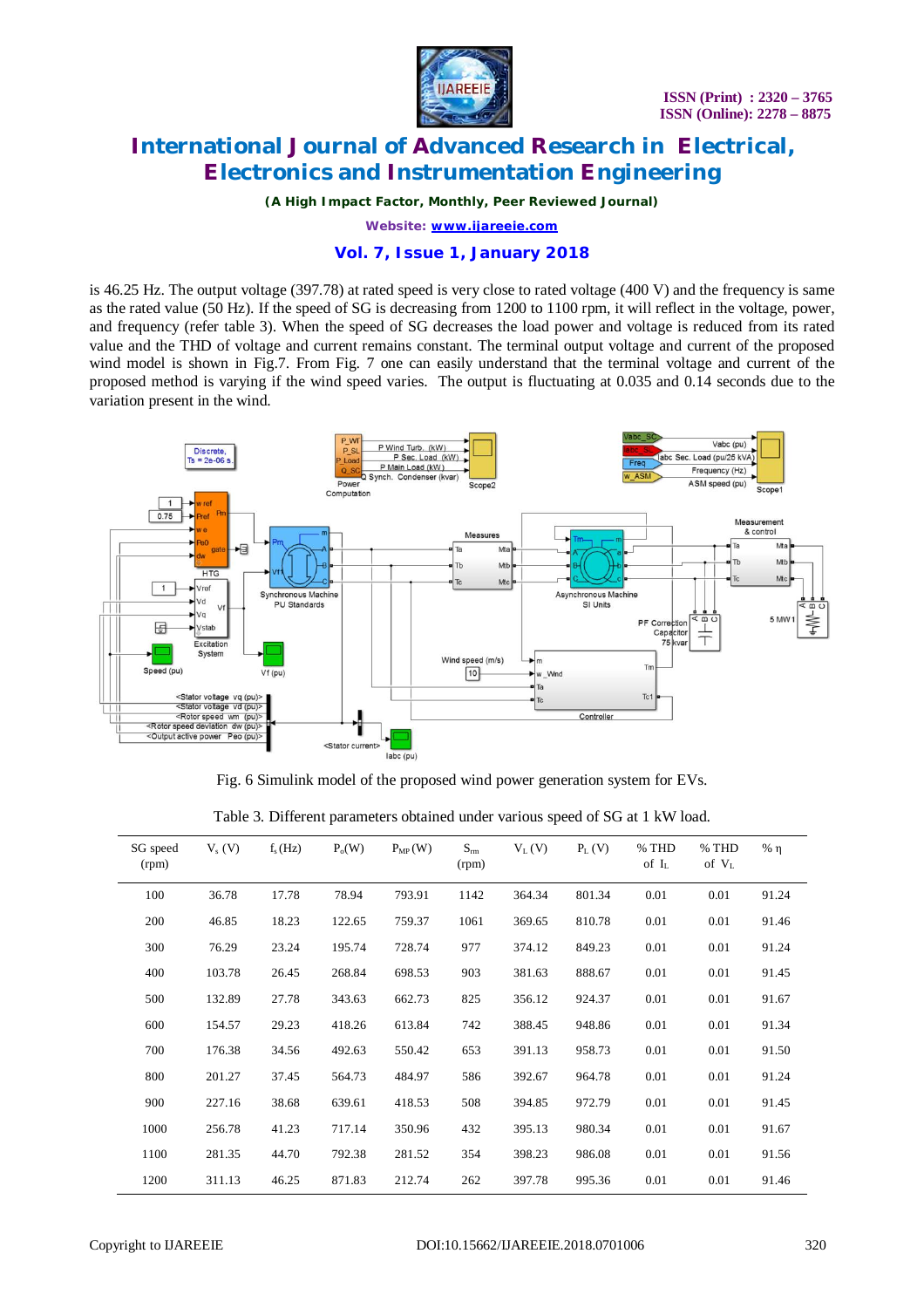

*(A High Impact Factor, Monthly, Peer Reviewed Journal)*

*Website: [www.ijareeie.com](http://www.ijareeie.com)*

### **Vol. 7, Issue 1, January 2018**

The hourly generated electricity from the wind turbine for a day and the solar power in a day time from 5 A.M to 6 P.M is considered. The power produced by the renewable source (wind and solar) is depicted in Fig. 8. The power generated by the wind generator is more noteworthy than the power generated by the PV module. If the energy generated by the renewable source is less than the demand then the controller automatically link the grid and manage the power demand. At the same time, the renewable station generates more power than the required demand then it will send the power to the grid.

|  | Table 4. Various parameters obtained at different speed of SG at 3 kW load. |  |  |  |
|--|-----------------------------------------------------------------------------|--|--|--|
|  |                                                                             |  |  |  |

| SG speed<br>(rpm) | $V_s(V)$ | $f_s(Hz)$ | $P_0(W)$ | $P_{MP}(W)$ | $S_{rm}(rp)$<br>m) | $V_L(V)$ | $P_L(V)$ | % THD<br>of $I_{L}$ | % THD<br>of $V_L$ | $%$ $\eta$ |
|-------------------|----------|-----------|----------|-------------|--------------------|----------|----------|---------------------|-------------------|------------|
| 300               | 73.34    | 21.42     | 919.45   | 1515.72     | 1200               | 366.34   | 2264.37  | 0.01                | 0.01              | 92.36      |
| 400               | 98.78    | 24.78     | 972.78   | 1627.60     | 1100               | 370.84   | 2415.67  | 0.01                | 0.01              | 92.43      |
| 500               | 127.23   | 27.35     | 1029.23  | 1707.49     | 1000               | 374.24   | 2552.34  | 0.01                | 0.01              | 92.46      |
| 600               | 153.67   | 30.68     | 1108.47  | 1675.34     | 900                | 378.78   | 2583.86  | 0.01                | 0.01              | 92.24      |
| 700               | 186.89   | 33.45     | 1382.25  | 1504.56     | 800                | 382.35   | 2679.23  | 0.01                | 0.01              | 92.43      |
| 800               | 208.23   | 35.23     | 1590.67  | 1348.89     | 700                | 386.68   | 2745.57  | 0.01                | 0.01              | 92.44      |
| 900               | 231.54   | 38.68     | 1832.23  | 1182.36     | 600                | 389.24   | 2803.26  | 0.01                | 0.01              | 92.51      |
| 1000              | 254.78   | 41.89     | 2052.58  | 1012.72     | 500                | 392.73   | 2856.74  | 0.01                | 0.01              | 92.47      |
| 1100              | 283.12   | 42.56     | 2284.68  | 822.28      | 400                | 394.14   | 2896.48  | 0.01                | 0.01              | 92.43      |
| 1200              | 302.67   | 44.47     | 2532.29  | 623.42      | 300                | 396.63   | 2926.83  | 0.01                | 0.01              | 92.44      |



Fig. 7 Terminal output of the proposed wind model (a) voltage (b) current.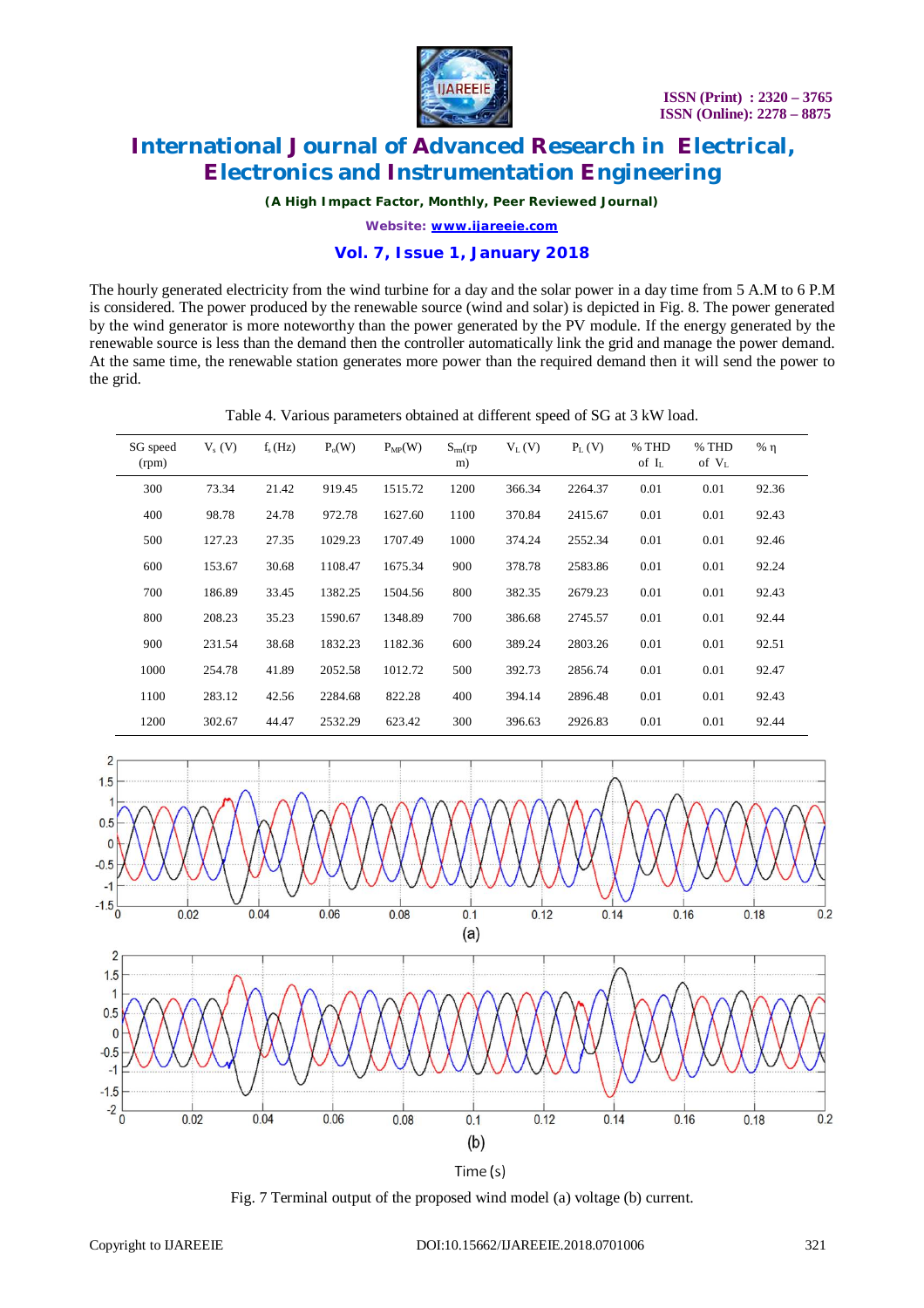

*(A High Impact Factor, Monthly, Peer Reviewed Journal)*

*Website: [www.ijareeie.com](http://www.ijareeie.com)*



**Vol. 7, Issue 1, January 2018**

Fig. 8 Hourly generated electricity by both wind and solar from the proposed method.

The hourly required load, the total power generated by the recharging station, and the power supplied to the grid are shown in Fig. 9. In some cases such as hour 1-3.5 and 12-16.5 the station supplies few kilowatt of power to the grid.



Fig. 9 Hourly power measured during a day.

### **V.CONCLUSION**

In this paper, a new recharging mechanism for electric vehicles is proposed using solar and wind energy. The usage of EV is directly affected by the present charging technique. Recharging stations are necessary for longer drive vehicles and it is commonly used in few countries. The traveling distance depends on the capacity of energy storage present in the vehicle. The recharging stations are needed for long distance travel. In this paper, we have introduced a new hybrid renewable charging mechanism for EVs. A simulation model has been developed using MATLAB-Simulink and the performance of solar and wind energy has been studied. Various parameters of the solar module have been verified under different irradiation level. The SG has been studied under different loading condition. Finally, the hourly load of EV versus generated electricity has been analyzed. From the output generated by the hybrid system, we strongly say that the proposed SWCM provides enough power for recharging the electric vehicle and the time taken for charging can be avoided by battery swapping method. At last, we are concluding that this approach reduces the pollution and increase the usage of EVs as a result creating pollution free environment.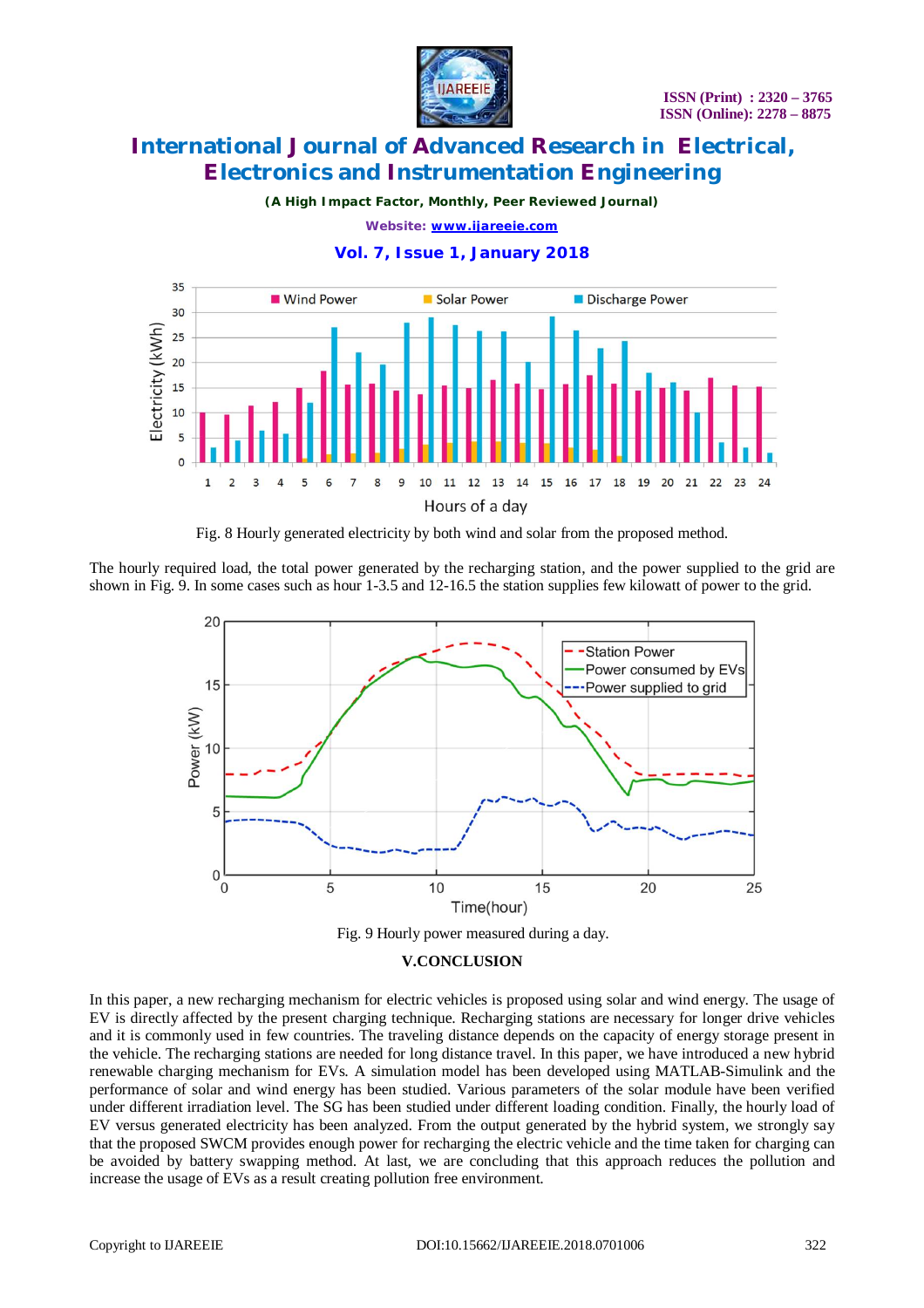

*(A High Impact Factor, Monthly, Peer Reviewed Journal)*

*Website: [www.ijareeie.com](http://www.ijareeie.com)*

### **Vol. 7, Issue 1, January 2018**

#### **REFERENCES**

- [1] C. Chellaswamy, T. S. Balaji, C. Muhuntharaj, "Design of a Fuel Free Electric Vehicle Using Fuzzy Logic for Pollution Control," International Conference on Modeling Optimization and Computing, Proceedia Engineering, vol. 38, pp. 1547-1558, 2012.
- [2] Majid Pahlevaninezhad, Djilali Hamza, Praveen K. Jain, "An Improved Layout Strategy for Common-Mode EMI Suppression Applicable to High-Frequency Planar Transformers in High-Power DC/DC Converters Used for Electric Vehicles," IEEE Transactions on Power Electronics, vol. 29, pp. 1211-1228, 2014.
- [3] Yafei Wang, Binh Minh Nguyen, Hiroshi Fujimoto, Yoichi Hori, "Multirate Estimation and Control of Body Slip Angle for Electric Vehicles Based on onboard Vision System," IEEE Transactions on Industrial Electronics, vol. 61, no.2, pp. 1133-1143, 2014.
- [4] Federico Millo, Luciano Rolando, Rocco Fuso, Fabio Mallamo, "Real CO2 Emissions Benefits and End User's Operating Costs of a Plug-in Hybrid Electric Vehicle," Applied Energy, vol. 563-571, 2014.
- [5] Man Ho Au et al., "A New Payment System for Enhancing Location Privacy of Electric Vehicles," IEEE Transactions on Vehicular Technology, pp. 3-18, 2014.
- [6] C. Chellaswamy, R. Ramesh, "An automatic charging mechanism and electrical energy storage for full electric vehicle," International Journal of Applied Engineering Research, vol. 10, no. 6, pp. 5280-5285, 2015.
- [7] Mosaddek Hossain Kamal Tushar, Chadi Assi, Martin Maier, Mohammad Faisal Uddin, "Smart Microgrids: Optimal Joint Scheduling for Electric Vehicles and Home Appliances," IEEE Transactions on Smartgrid, pp. 239-250, 2014.
- [8] LA. de S. Ribeiro et al., "Making isolated renewable energy systems more reliable," Renewable Energy, vol. 45, pp. 221-231, 2012.
- [9] C. Chellaswamy, R. Ramesh, "Investigation of wind energy potential and electricity generation for charging the batteries of electric vehicles," ARPN Journal of Engineering and Applied Sciences, vol. 11, no. 3, pp. 1966-1977, 2016.
- [10] A. Ibrahim et al., "Performance characteristics of the series hybrid electric vehicle with hybrid mode," International Journal of Electrical and Power Engineering, vol. 4, no. 2, pp. 96-104, 2010.
- [11] H. Geng, D. Xu, "Stability analysis and improvements for variable-speed multipole permanent magnet synchronous generator-based wind energy conversion system," IEEE Transaction on Sustainable Energy, vol. 2, no. 4, pp. 59-467, 2011.
- [12] JK. Kaldellis, D. Zafirakis, "The wind energy (r) evolution: a short review of a long history," Renew Energy, vol. 36, no. 7, pp. 1887-1901, 2011.
- [13] G. Bekele, B. Palm, "Design of a photovoltaic-wind hybrid power generation system for Ethiopian remote area," Energy Proceedia, vol. 14, pp. 1760-1765, 2012.
- [14] C. Chellaswamy, R. Ramesh, "Future renewable energy option for recharging full electric vehicles," Renewable and Sustainable Energy Reviews, vol. 76, pp. 824–838, 2017.
- [15] FH Fahmy, NM Ahmed, HM Farghally, "Optimization of renewable energy power system for small scale brackish reverse osmosis desalination unit and a tourism motel in Egypt,"Smart Grid Renewable Energy, vol. 3, pp. 43-50, 2012.
- [16] O. Hafez, K. Bhattacharya, "Optimal planning and design of a renewable energy based supply system for microgrids," Renewable Energy, vol. 45, pp. 7-15, 2012.
- [17] C. Chellaswamy, R. Ramesh, "An intelligent energy management and control system for electric vehicle," IEEE International Conference on Advanced Communication Control and Computing Technologies (ICACCCT), pp. 180-184, 2014.
- [18] C. Chellaswamy, R. Ramesh, "An optimal parameter extraction and crack identification method for solar photovoltaic modules," ARPN Journal of Engineering and Applied Sciences, vol. 11, no. 24, 2016.
- [19] Basil Jacob, Karthik Balasubramanian, Thanikanti Sudhakar Babu, N. Rajasekar, "Parameter Extraction of Solar PV Double Diode Model Using Artificial Immune System," IEEE International Conference on Signal Processing, Informatics. Communication and Energy Systems (SPICES), pp. 1-5, 2015.
- [20] G. Tina, "A coupled electrical and thermal model for photovoltaic modules," J. Sol. Energy Eng., vol. 132, no. 2, pp. 1-5, 2010.
- [21] GR. Chandra Mouli, P. Bauer, M. Zeman, "Comparison of system architecture and converter topology for a solar powered electric vehicle charging station," IEEE Int. Conf. Power Electron. ECCE Asia (ICPE-ECCE Asia), pp. 1908-1915, 2015.
- [22] C. Chellaswamy, R. Ramesh, "Performance analysis of a wind duct and soc estimation for pure electric vehicle charging," International Journal of Control Theory and Applications, vol. 9, no. 5, pp. 27-43, 2016.
- [23] M. Van der Kam, W. Van Sark, "Smart charging of electric vehicles with photovoltaic power and vehicle-to-grid technology in a microgrid; a case study," Appl Energy, vol. 152, pp. 20-30, 2015.
- [24] P. Nunes, T. Farias, MC. Brito, "Enabling solar electricity with electric vehicles smart charging," Energy, vol. 87, pp. 10-20, 2015.
- [25] SA. Cutler, B. Schmalberger, C. Rivers, "An intelligent solar ecosystem with electric vehicles.," IEEE Int Electr Veh Conf, pp. 1–7, 2012.
- [26] P. Kadar, A. Varga, "PhotoVoltaic EV charge station," IEEE 11th Int Symp Appl Mach Intell Informatics, pp. 57-60, 2013.
- [27] C. Chellaswamy, R. Ramesh, "Parameter extraction of solar cell models based on adaptive differential evolution algorithm," Renewable Energy, vol. 97, pp. 823-837, 2016.
- [28] H. Fathabadi, "Harmonic elimination of quasi-sine rotor injected DFIG-based wind power generation systems connected to electric power networks," International Journal of Electrical Power and Energy Systems, vol. 69, pp. 399-405, 2015.
- [29] H. Fathabadi, "Control of a DFIG-based wind energy conversion system operating under harmonically distorted unbalanced grid voltage along with nonsinusoidal rotor injection conditions," Energy Conversion and Management, vol. 84, pp. 60-72, 2014.
- [30] H. Fathabadi, "Maximum mechanical power extraction from wind turbines using novel proposed high accuracy single-sensor-based maximum power point tracking technique," Energy, vol. 113, pp. 1219-1230, 2016.
- [31] C. Chellaswamy, R. Ramesh, "Green energy harvesting: Recharging electric vehicle for pollution free environment," IEEE International Conference on Smart Structures and Systems (ICSSS), pp. 59-66, 2014.
- [32] C. Chellaswamy, T. Kaliraja, P. Glaret Subin, P. Rathinakumar, P. Muthukrishnan, "Design of a Fuel Free Electric Vehicle," International Joint Conference on Mobile Communication and Power Engineering, vol. 296, pp 459-464, 2013.